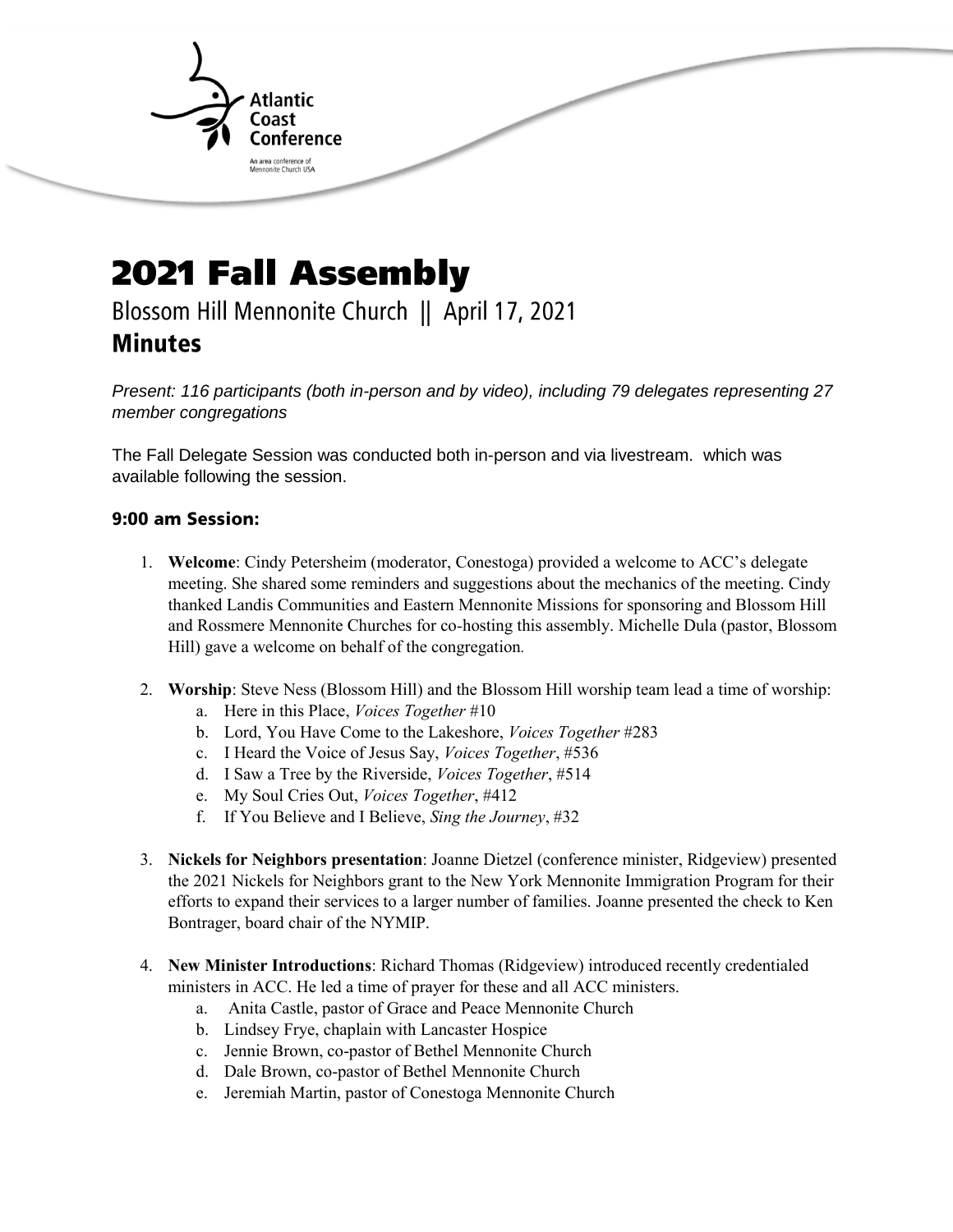- 5. **Receive Spring 2021 Minutes**: Cindy Petersheim presented the minutes from the 2021 Virtual Spring Assembly, including action items. **These were approved as presented (Keith Miller (Conestoga), Faith Sauder (Community))**.
- 6. **Congregational Leadership Fund (CLF) Update**: Merv Stoltzfus (executive conference minister, Ridgeview) reviewed the purpose of the CLF and shared that the balance is currently above \$321,000. 2% will be released until the target of \$500,000 is reached. The fund is available for projects and scholarships to assist congregational leadership.
- 7. **Year-to-date Budget Update:** Rod Yoder (Finance Committee chair, East Chestnut Street) shared the financial update by video.
	- a. In the final budget for the 2020-2021, the congregational giving exceeded budget by nearly \$10,000. Total income was\$338,000 which was over \$7,000 above the budgeted income. Expenses were well below budget led to a surplus of \$18,544.18.
	- b. The Final Budget for 2021-2022 was revised to reflect a deficit of \$22,112. The deficit reflects the proposed hiring of a new conference youth minister.
	- c. The year-to-date report showed a deficit of \$14,659, nearly in line with the amount projected by the approved budget. Cash reserves sit at \$154,000, an amount that has been growing over the last few years. Rod shared the expectation that this reserve is the reason the Finance Committee felt comfortable presenting a deficit budget.
	- d. John Bomberger, conference treasurer, joined Merv Stoltzfus to answer any questions:
	- e. **The September year-to-date budget was received as presented.**
- 8. **Peace Mug Presentation**: Brook Musselman (conference coordinator) presented the Peace Mug to Brooklyn Peace Center for the ongoing peace work and community care in Brooklyn, NY. The mug was presented to Merv Stoltzfus and John Bomberger, board members of the Center. A video from Jason Storbakken, director of the Center was played that gave a vision of the space and thanks for ACC's support of the Brooklyn Peace Center.
- 9. **Bylaw Update Presentation**: Jon Carlson (assistant moderator, pastor, Forest Hills) introduced the 14 amendments being presented for a vote, and highlighted two: 1) the removal of associate member status for congregations, 2) adjusting terms for committee members by reducing term limits from three to two.
	- a. Other clarifications:
		- i. A typo in Amendment 12 (repetition) was noted.
		- ii. Clarification was given that the "current confession of faith" to refer to any ongoing work that the Church would do.
		- iii. The original language will remain that allows delegates to act electronically.
	- b. The bylaw amendments were approved as presented, with the typo correction as mentioned (Jon Carlson (Forest Hills), Steve Crane (Zion)).
- 10. **2021 Leadership Slate Presentation**: Lyndell Theissen (Gifts Discernment Committee Chair, Blossom Hill) introduced those being recommended by the Gifts Discernment Committee for conference leadership roles.
	- a. The full slate was approved by majority vote:
		- i. Cindy Petersheim, moderator (1 year only)
		- ii. Steve Crane, Executive Committee member-at-large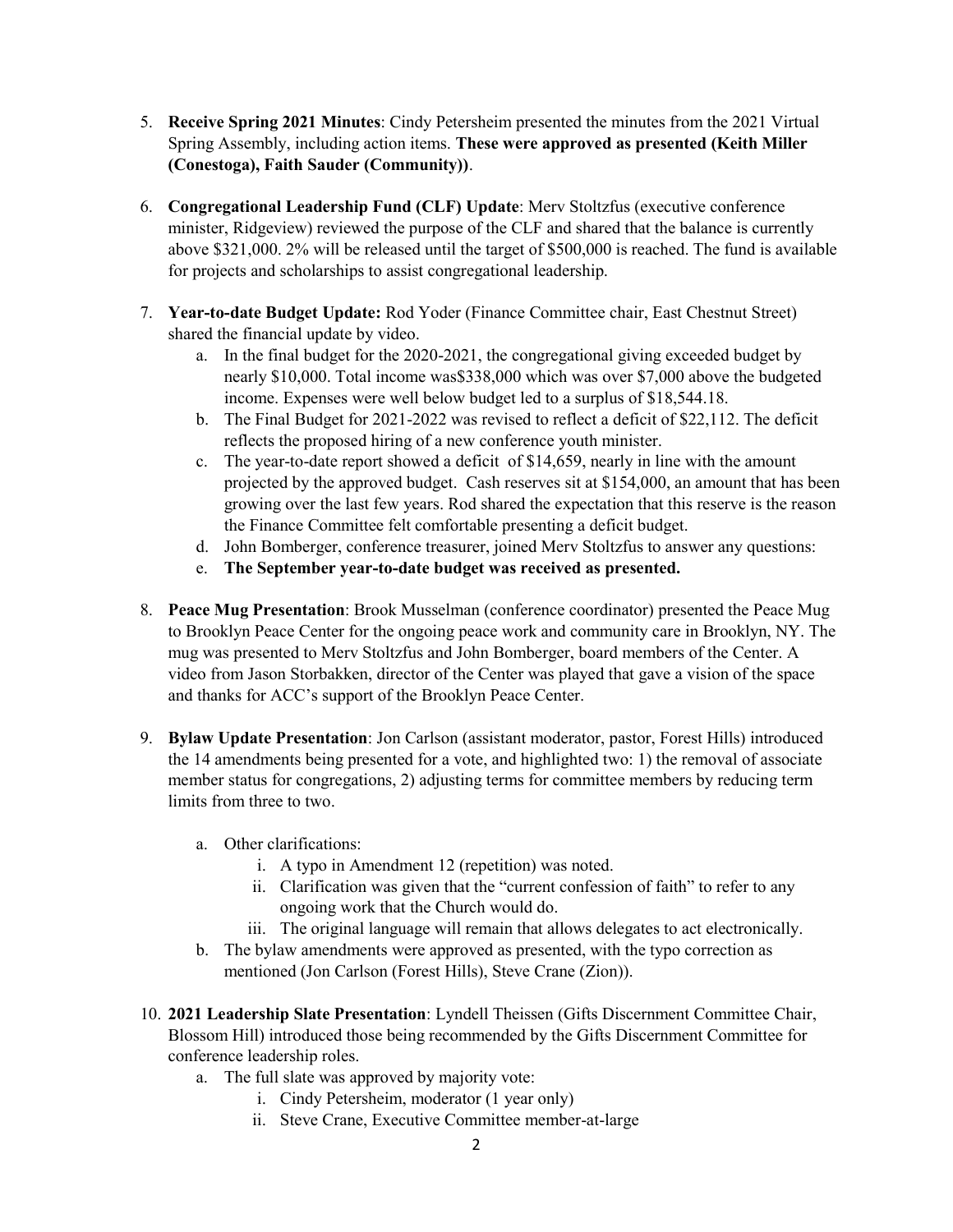- iii. Lynn Brubaker, Executive Committee secretary
- iv. Todd Gusler, Executive Committee assistant moderator
- v. Addie Banks, Executive Committee member-at-large
- vi. Keith and Ruth Douglas Miller, Peace & Justice Committee co-chairs
- vii. Elizabeth Soto Albrecht, Gifts Discernment Committee member
- viii. LaVern Yutzy, Gifts Discernment Committee member
- ix. Dawn Ranck-Hower, Ministerial Leadership Committee chair
- x. Karyn Nancarvis, Youth Committee chair
- xi. Lyndell Thiessen, Gifts Discernment Committee chair.
- b. Lyndell also noted the committee membership plan through the change of conference year from Jan-Dec to July-June. These go into effect with the just-passed bylaw amendments.
	- i. Currently seated members are grandfathered into three-term committee membership eligibility
	- ii. We will continue with the plan proposed in 2019 to discontinue the Fall Assembly following the 2021 meeting.
	- iii. Newly elected members in the Fall of 2021, along with all existing committee members renewing, would serve a two-year term, beginning immediately and running through June 30, 2023
	- iv. Committee members with terms expiring in October 2022 would be asked to shorten their term to June 30, 2022. This will help stagger terms that come up for renewal or recruitment. These positions will be presented on a ballot at the Spring Assembly in 2022 with a start date of July 1, 2022.
	- v. In the spring of 2022, committee members will be electe4d to begin terms on July 1 with the new conference year.
- c. A vote was taken by paper for those in-person and via digital form for delegates joining virtually. The full leadership slate was approved by majority vote.
- 11. **Prayer of blessing for Jon Carlson**: Cindy Petersheim read a blessing followed by a prayer from Merv Stoltzfus over Jon who is the incoming assistant moderator of Mennonite Church USA.
- 12. **Membership Guidelines Presentation:** Bob Petersheim (Conestoga) and Gina Burkhart (Landisville), members of the resolutions task force, presented a video explaining the history and significance of the Mennonite Church USA membership guidelines. MC USA Executive Board has recommended that the membership guidelines be retired by the gathering of delegates in May 2022. They noted the importance for individuals and congregations to wrestle with discerning how to respond to this step.
- 13. **Closing**: Cindy Petersheim dismissed the session for an intermission before the 11:00 am session.

## 11:00 a.m. Session:

14. **Keynote speaker**: AMBS Professor Drew Strait provided an opening discussion on The Bible and Christian Nationalism: Faithful Leadership in a World of Political Idolatry. Drew's 11:00 am and 1:00 pm sessions helped define Christian nationalism and offered a biblical response in an Anabaptist perspective. Reviewing texts from the Old and New Testament, Drew discussed the